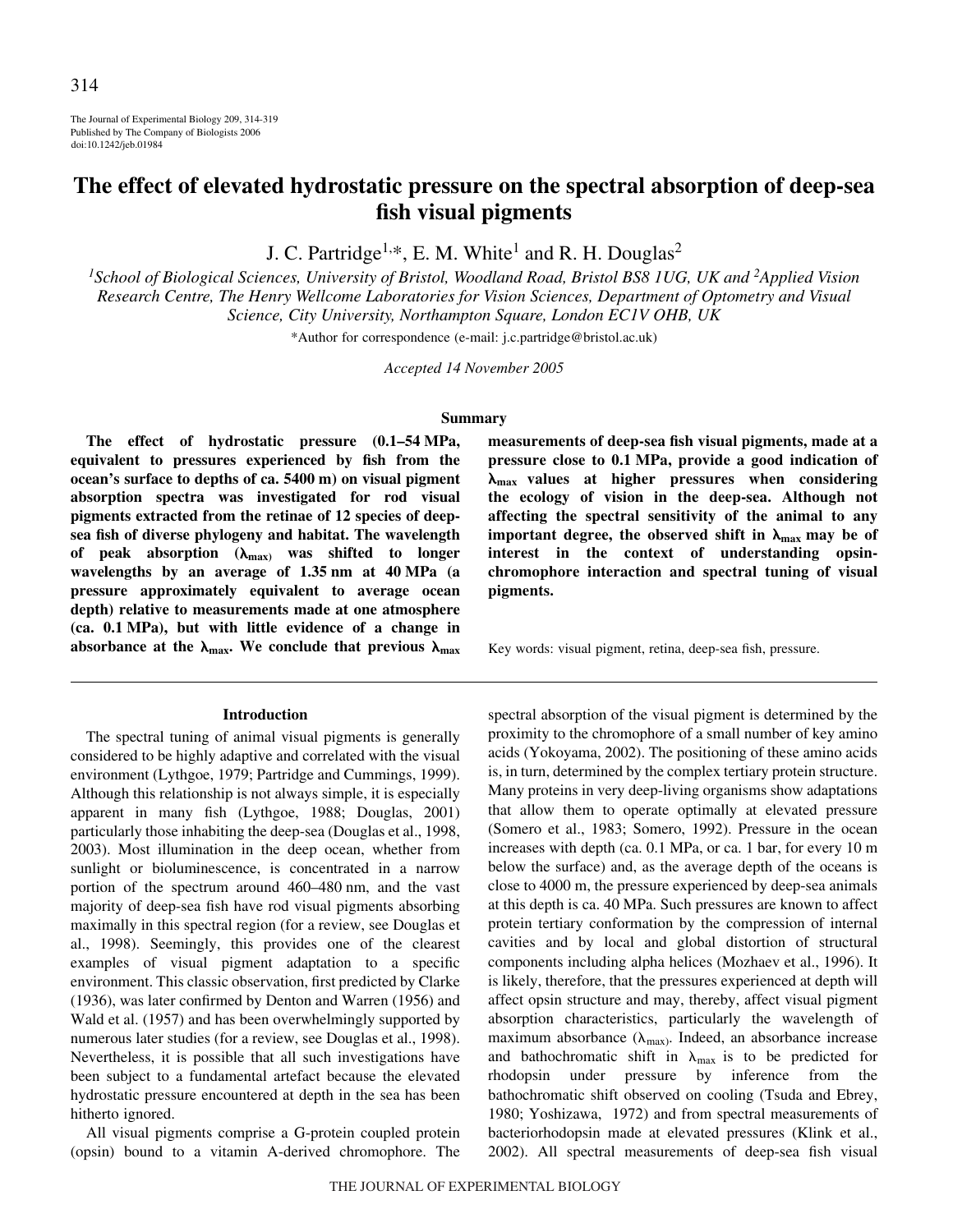pigment made to date, and on which the observed correlations with environmental variables are based, however, have been recorded at atmospheric pressure. We have therefore measured the visual pigment absorption spectra of extracts of rod pigments from 12 species of mesopelagic and demersal deepsea fish when subjected to pressures of up to 54 MPa.

### **Materials and methods**

Two specially constructed high pressure hydrostatic chambers were placed into the sample and reference beams of a Shimadzu UV2101PC double beam spectrophotometer (Kyoto, Japan). Each chamber consisted of a  $90 \text{ mm}$  long, 100 mm diameter stainless steel tube to which 10 mm thick, 100 mm diameter end caps holding 23 mm diameter fused silica windows were bolted. Once completely filled with distilled water, the pressure within these chambers could be increased using a Gilson HPLC pump (model 302, Middleton, WI, USA) connected to them *via* Swagelok<sup>TM</sup> tubing (Bristol Fluid System Technologies Ltd, Bristol, UK). A central cavity within each chamber held a standard quartz cuvette, which could be inserted *via* a 12 mm diameter threaded opening fitted with a high-pressure Swagelok plug. The low volume (10 mm path length) cuvettes in the sample and reference beams were filled to their brims with visual pigment extract (see below) and saline, respectively, and sealed with Parafilm<sup>TM</sup> before being introduced into the pressure chambers. After filling the pressure chambers with distilled water they were purged to

displace any air by briefly running the HPLC pump. Subsequently, pressure was applied in increments under the control of a Gilson (model 802) manometric module to an estimated accuracy of  $\pm 0.3$  MPa, pressures being crosscalibrated and monitored with a Swagelok analogue pressure gauge (FSD 600 bar).

The absorption spectra of visual pigments from 12 species of deep-sea fish, from a variety of families and a range of habitats and depths (Table 1) were measured at various pressures. Demersal species were caught using a benthic trawl in the North Eastern Atlantic (*RRS Discovery* cruise 255 and *RRS Challenger* cruise 134), while pelagic animals were sampled with a midwater net in the Pacific north of Hawaii, or off the coast of Guatemala (cruises 142 and 173 of the *RV Sonne*, respectively) and the Southern Ocean (*RRS James Clark Ross* cruise 100). All animals were collected, handled, and tissue prepared as previously described (Partridge et al., 1989; Douglas et al., 1995). Briefly, immediately after capture animals were transferred to iced seawater within light-tight containers. In a darkroom, and working under dim red light, retinae were removed from hemisected eyes and either their visual pigments were extracted immediately and then frozen, or the retinae were frozen in 20 mmol  $l^{-1}$  Pipes-buffered saline  $(450 \text{ mOsm kg}^{-1}, \text{pH} 7.3)$  for later extraction.

Visual pigments were extracted from both fresh and frozen material in an identical manner using the detergent *n*-dodecyl -D-maltoside, as detailed elsewhere (Partridge et al., 1992; Douglas et al., 1995). Initial extractions used Pipes-buffered

Table 1. *Effect of hydrostatic pressure on the wavelength of maximum absorbance (* $\lambda_{max}$ *) of difference spectra of visual pigment extracts from 12 species of deep-sea fish, from a range of depths and habitats* 

| <b>Species</b>                                 | $\boldsymbol{N}$ | Capture<br>depth(m) | Previously<br>measured<br>$\lambda_{\text{max}}$ (nm) | Average<br>intercept<br>$\lambda_{\text{max}}$ (nm) | Average<br>gradient<br>$(nm MPa^{-1})$ | Average<br>$\lambda_{\text{max}}$ shift<br>$(0.1 - 40 \text{ MPa})$<br>(nm) |
|------------------------------------------------|------------------|---------------------|-------------------------------------------------------|-----------------------------------------------------|----------------------------------------|-----------------------------------------------------------------------------|
| Alepocephalus agassizii Goode and Bean 1883    |                  | 1375                | 477 <sup>1</sup>                                      | 483.09                                              | 0.02772                                | 1.1                                                                         |
| Antimora rostrata (Günther 1878)               | 2                | 1102                | 475, 483 <sup>2</sup>                                 | 489.54                                              | 0.03261                                | 1.3                                                                         |
| <b>Bathysaurus ferox Günther 1878</b>          |                  | 1342                | $481^{1}$                                             | 484.64                                              | 0.02194                                | 0.9                                                                         |
| <i>Borostomias antarcticus</i> (Lönnberg 1905) |                  | 800                 | $485^3$                                               | 490.72                                              | 0.02105                                | 0.8                                                                         |
| Coryphaenoides (N.) armatus (Hector 1987)      |                  | 2750                | $481^{1}$                                             | 488.66                                              | 0.04120                                | 1.6                                                                         |
| Coryphaenoides guentheri (Vaillant 1888)       | $\mathfrak{D}$   | 1401                | 479 <sup>1</sup>                                      | 494.69                                              | 0.03907                                | 1.6                                                                         |
| Electrona carlsbergi (Tåning 1932)             |                  | 295                 | $485^{3}$                                             | 481.62                                              | 0.05908                                | 2.4                                                                         |
| Gymnoscopelus fraseri (Fraser-Brunner 1931)    | 2                | 45                  | $488^{3}$                                             | 489.80                                              | 0.02946                                | 1.2                                                                         |
| Lepidion eques (Günther 1887)                  |                  | 700                 | 476, $484^2$                                          | 500.32                                              | 0.03548                                | 1.4                                                                         |
| <i>Nannobrachium achirus</i> (Andriashev 1962) |                  | 940                 | $486^3$                                               | 487.11                                              | 0.02906                                | 1.2                                                                         |
| <i>Nezumia aequalis</i> (Günther 1878)         | 3                | 782                 | $484^1$                                               | 488.80                                              | 0.03744                                | 1.5                                                                         |
| Protomyctophum choriodon Hulley 1981           | 3                | 150                 | $483^{3}$                                             | 481.66                                              | 0.03205                                | 1.3                                                                         |

*N* is the number of individuals of each species measured.

Capture depths were calculated as the medians of all data for minimum capture depth available for each species at http://www.fishbase.org. A linear regression was fitted to the  $\lambda_{\text{max}}$  values at five different pressures (0.1, 9.0, 20.0, 31.0 and 45.8 or 54.0 MPa) for each animal examined. To avoid pseudo-replication, average data are presented here for each species.

The intercept on the  $\lambda_{\text{max}}$  axis of the regression can be taken as an estimate of the  $\lambda_{\text{max}}$  at atmospheric pressure.

Average gradient is the gradient of the regression line.

Average  $\lambda_{\text{max}}$  shift, the calculated shift in  $\lambda_{\text{max}}$  from atmospheric pressure to 40 MPa (approximately equivalent to 4000 m depth).

References for previous and more accurate measurements of  $\lambda_{\text{max}}$  made using hydroxylamine are: <sup>1</sup>Douglas et al. (1995); <sup>2</sup>Douglas and Partridge, 1997; <sup>3</sup>R.H.D., E.M.W. and J.C.P., unpublished data.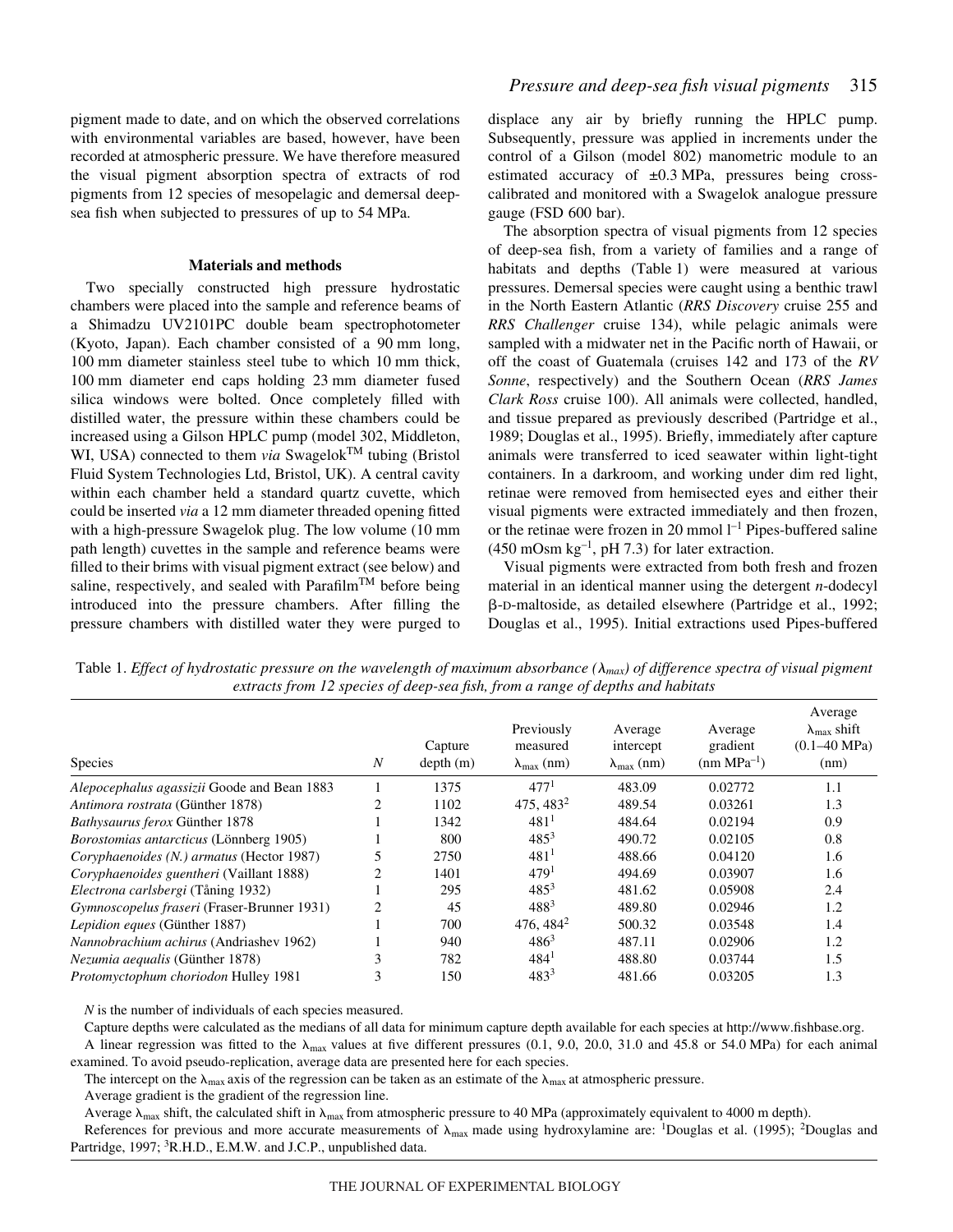saline, but later experiments used 50 mmol  $l^{-1}$  Tris-buffered saline (300 mOsm  $kg^{-1}$ , pH 7.0) as this buffer is known to have a negligibly small pressure coefficient (Tsuda, 1982; Neuman et al., 1973). In visual pigment spectroscopy it is usual to add hydroxylamine  $(NH_2OH)$  to visual pigment extracts to shift photoproduct absorbance to short wavelengths, well away from the visual pigment's absorbance peak, thus enabling more accurate determination of visual pigment  $\lambda_{\text{max}}$  (Knowles and Dartnall, 1977). However, this was not done in this instance as the exact  $\lambda_{\text{max}}$  values for all species examined here have been previously established and the primary aim of this study was to ascertain whether pressure shifted the  $\lambda_{\text{max}}$  rather than to place the visual pigment  $\lambda_{\text{max}}$  accurately. It was also felt to be advantageous to minimise the complexity of the reaction conditions of the visual pigment during bleaching in case these exhibited pressure-dependence.

The spectral absorption  $(300–700~\text{nm})$  of the extracted visual pigment was determined at atmospheric pressure (ca. 0.1 MPa) and following increases in pressure to 9.0, 20.0, 31.0 and 45.8 or 54.0 MPa, a procedure taking approximately 5 min, before the extract was measured once more at atmospheric pressure. The pressure chamber was then opened and the visual pigment solution irradiated from above with an incandescent light source for 30–60 min. After resealing the chamber, the absorption spectrum of the bleached visual pigment solution was remeasured in the same sequence of ascending pressures. Difference spectra were subsequently constructed by

subtracting the bleached from the unbleached absorbance spectrum at each pressure. The  $\lambda_{\text{max}}$  values and absorbance at that  $\lambda_{\text{max}}$  of these difference spectra were determined by fitting the visual pigments templates of Govardovskii et al. (2000) using methods described by Hart et al. (2000).

#### **Results**

Fig. 1A shows the absorbance spectra of a visual pigment extract from the retina of *Bathysaurus ferox* at different pressures, both before and after bleaching. Difference spectra at each of these pressures are shown in Fig. 1B.

The  $\lambda_{\text{max}}$  values of the bleaching difference spectra corresponding to each pressure were plotted as a function of pressure for every animal and linear regression lines were fitted to these data (e.g. Fig. 2A). Coefficients derived for higher order polynomials were not significant, indicating that linear regression models were most appropriate over the range of pressures used. In all cases there was a small but significant increase in  $\lambda_{\text{max}}$  with increasing pressure. In addition to previously measured  $\lambda_{\text{max}}$  values for the visual pigments of the examined species, Table 1 presents the average slope and intercept of the regression line for each species, as well as the calculated shift in  $\lambda_{\text{max}}$  that would be induced by pressure elevation from atmospheric pressure to 40 MPa (the





Fig. 1. (A) Absorbance spectra of visual pigment extracted from the retina of *Bathysaurus ferox* measured in unbleached and bleached states at pressures of  $0.1$ ,  $9.0$ ,  $20.0$ ,  $31.0$  and  $45.8$  MPa. For clarity of presentation all scans have been zeroed at 700 nm. (B) Difference spectra for each pressure constructed using the curves shown in Fig. 1A. Scans have been zeroed at the minimum long-wave absorbance (see Hart et al., 2000).

Fig. 2. (A) Relationship between  $\lambda_{\text{max}}$  and pressure for the visual pigment of the animal (*Bathysaurus ferox*) whose visual pigment difference spectra are shown in Fig. 1B. The data are fitted by the following linear regression:  $\lambda_{\text{max}} = 0.021943P + 484.6437$ ; where *P* is the pressure in MPa. (B) Relationship between absorbance at the  $\lambda_{\text{max}}$ and pressure for the visual pigment of the animal (*Bathysaurus ferox*) whose visual pigment difference spectra are shown in Fig. 1B. The data are fitted by the following linear regression:  $A = 5.806 \times 10^{-5} P + 0.149787$ , where *A* is the absorbance at the  $\lambda_{\text{max}}$  and *P* is the pressure in MPa.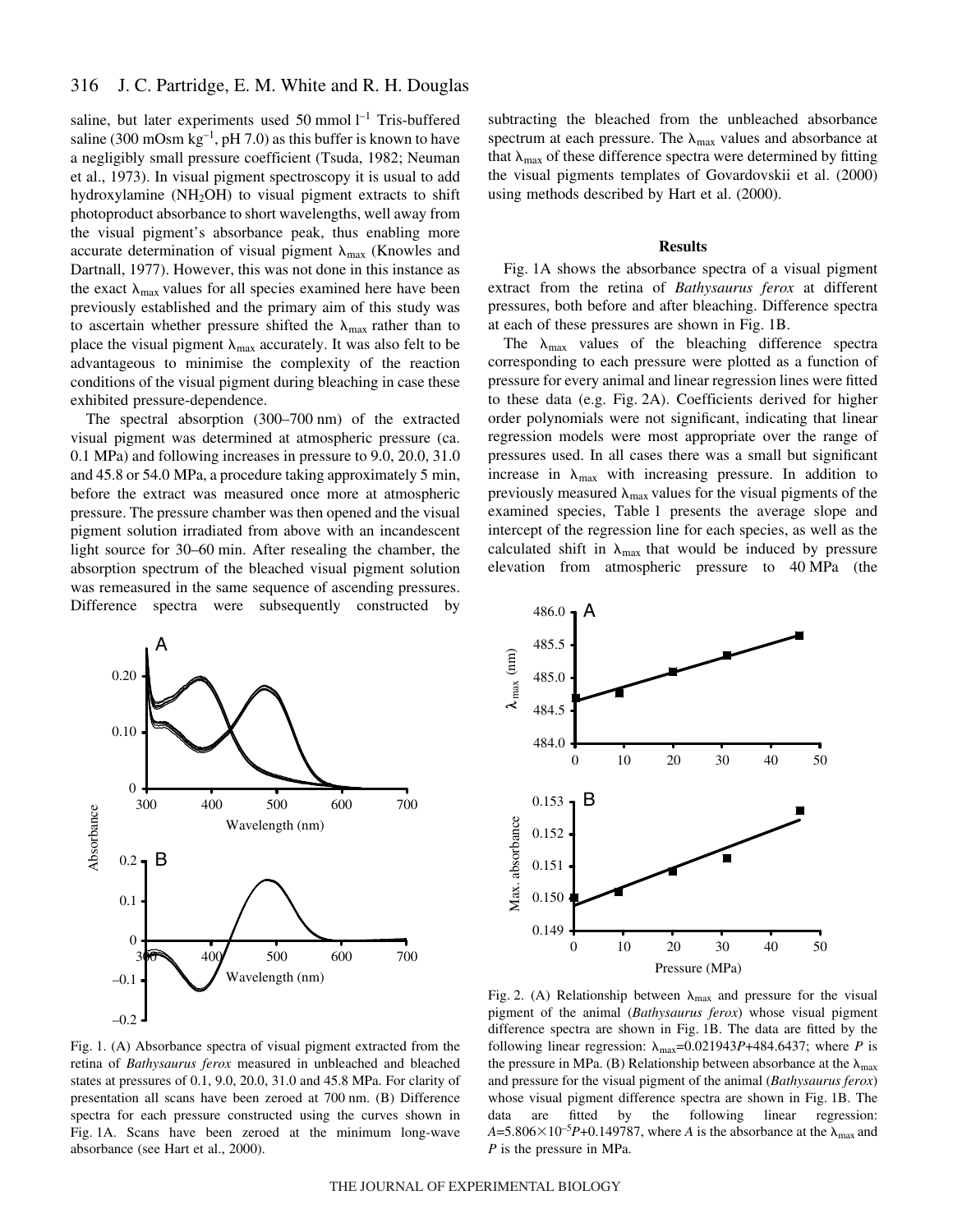approximate pressure at the average depth of the ocean). For different species this calculated  $\lambda_{\text{max}}$  shift ranged from 0.84 to 2.36 nm. No significant correlations (Spearman's rank correlation, *r*s; *N*=12) were found between the gradients of these regression lines and capture depth  $(r_s=0.021, P=0.948)$ , nor between this gradient and visual pigment  $\lambda_{\text{max}}$  at 0.1 MPa  $(r_s=0.042, P=0.897)$ , nor absorbances at the  $\lambda_{\text{max}}$  measured at 0.1 MPa ( $r_s$ =0.042, *P*=0.897).

In contrast, however, the average gradient for the effect of pressure on  $\lambda_{\text{max}}$  (0.0338 nm MPa<sup>-1</sup>) was found to be significantly different from zero (Student's one sample *t*-test:  $t=11.60, P=0.000, N=12$ ). This corresponds to a calculated  $\lambda_{\text{max}}$ shift at 40 MPa pressure of 1.35 nm. Interestingly, pressure also affected the  $\lambda_{\text{max}}$  of the absorbance spectra of samples of the food dye carmoisine (E122), a pigment chemically distant from visual pigments but having a similar bell-shaped absorption spectrum. When E122 absorption spectra were analysed as if they were visual pigment difference spectra, a statistically significant linear rise in  $\lambda_{\text{max}}$  was observed in response to applied pressure, the average gradient for the effect of pressure on the  $\lambda_{\text{max}}$  being 0.010328±0.002765 nm MPa<sup>-1</sup> (mean  $\pm$  s.d., *N*=5), which was significantly different from zero (Student's one sample *t*-test: *t*=8.35, *P*=0.001, *N*=5). The calculated increase in carmoisine  $\lambda_{\text{max}}$  at 40 MPa was 0.41 nm, which is significantly different from the shift (1.35 nm) observed for the average of the visual pigments (Student's one sample *t* test: *t*=–19.11, *P*=0.000, *N*=5).

In most experiments absorbance at the  $\lambda_{\text{max}}$  rose with increasing pressure (e.g. Fig. 2B), but this effect was variable and, for a third of the samples and species measured, the relationship between peak absorbance and pressure was not significantly different from zero (i.e. *P*>0.05 for the regression coefficient for the gradient). Over all species, the average gradient was  $5.44 \times 10^{-5}$  MPa<sup>-1</sup> and, using the regression intercept as a measure of absorbance at atmospheric pressure for all species, the average increase in absorbance at 40 MPa is calculated to be 0.9%. This average gradient is not significantly different from zero (Student's one sample *t*-test: *t*=0.99, *P*=0.342, *N*=12), from which we conclude that we have no significant evidence for an effect of pressure on peak absorbance in the species examined here.

#### **Discussion**

This investigation of visual pigment absorption spectra at elevated pressure was conducted in order to answer two main questions. (1) Do previous data on the  $\lambda_{\text{max}}$  of deep-sea fish visual pigments measured at atmospheric pressure provide adequate estimates of *in vivo* values? (2) What insights can measurements at high pressures provide into the evolutionary adaptation of visual pigments operating in the deep-sea? The spectrophotometric measurements provided two fundamental pieces of data for each species investigated: the effect of pressure on  $\lambda_{\text{max}}$ , and the effect of pressure on absorbance at the  $\lambda_{\text{max}}$ . We conclude that visual pigments of these deep-sea fish showed an average increase in  $\lambda_{\text{max}}$  of approximately

1.35 nm in response to an elevation in hydrostatic pressure of 40 MPa when measured in detergent extract. We have no significant evidence that this shift was accompanied by a change in absorbance at the  $\lambda_{\text{max}}$ , nor evidence that deeper living species show more or less pressure dependence than shallow living species. If these observations are representative of the behaviour of visual pigments *in vivo* then elevated hydrostatic pressure would not affect the absorption spectra of the visual pigments to any degree that is physiologically important. Nevertheless, the observed shift in  $\lambda_{\text{max}}$  may be indicative of changes in opsin conformation that could have other consequences, with the potential to affect visual performance.

The species investigated here are representatives of a wide range of habitats and depth ranges, comprising animals that live on or near the ocean floor at depths to 4500 m to those inhabiting much shallower pelagic habitats (Table 1). The lack of obvious correlations between visual pigment behaviour under pressure and depth of capture is therefore potentially instructive. We have taken the medians of the shallowest capture depths recorded for a particular species at Fishbase (http://www.fishbase.org), these being tabulated in Table·1. We realise these depth measures are imperfect as, for example, some of mesopelagic species almost certainly occur at the water surface at night and using the median will result in a greater estimate of minimum capture depth. However, the values tabulated in Table 1 provide a better estimate of a species' depth distribution than reliance on any single study. Using these depth data we calculated correlations between capture depth and the rate of increase in  $\lambda_{\text{max}}$  with applied pressure, and between capture depth and the rate of change in absorbance at the  $\lambda_{\text{max}}$ . In neither case did Spearman's rank correlation coefficients indicate a significant relationship (*r*s=0.021, *N*=12, *P*=0.948; *r*s=–0.119, *N*=12, *P*=0.713. respectively).

Although small, an effect of pressure on  $\lambda_{\text{max}}$  was observed in all animals investigated and the average gradient  $(0.0338 \text{ nm MPa}^{-1})$  is not only highly significantly different from zero (Student's one sample *t*-test, *t*=11.60, *N*=12, *P*=0.000) but also the power (the probability of being able to detect this sized difference) of this statistical test is very high (1.000). Bathochromatic shifts in  $\lambda_{\text{max}}$  have been observed when rhodopsin is cooled (Yoshizawa, 1972) and this has been interpreted as due to solvent compression analogous to that occurring at elevated pressure (Tsuda and Ebrey, 1980). In addition, bathochromatic shifts in  $\lambda_{\text{max}}$  have been observed in the bacteriorhodopsin at high pressures (Klink et al., 2002). Although a light-activated proton pump rather than a visual pigment, and phylogenetically distant from vertebrate rhodopsins, this molecule shares aspects of rhodopsin's structure and also utilises retinal as a chromophore. Klink et al. (2002) measured  $\lambda_{\text{max}}$  shifts of ca. 2 nm in bacteriorhodopsin at 40 MPa, slightly more than the average  $\lambda_{\text{max}}$  shift (1.35 nm) that we observed at this pressure.

We are, however, more cautious in our tentative conclusion that absorbance at the  $\lambda_{\text{max}}$  is pressure-independent. The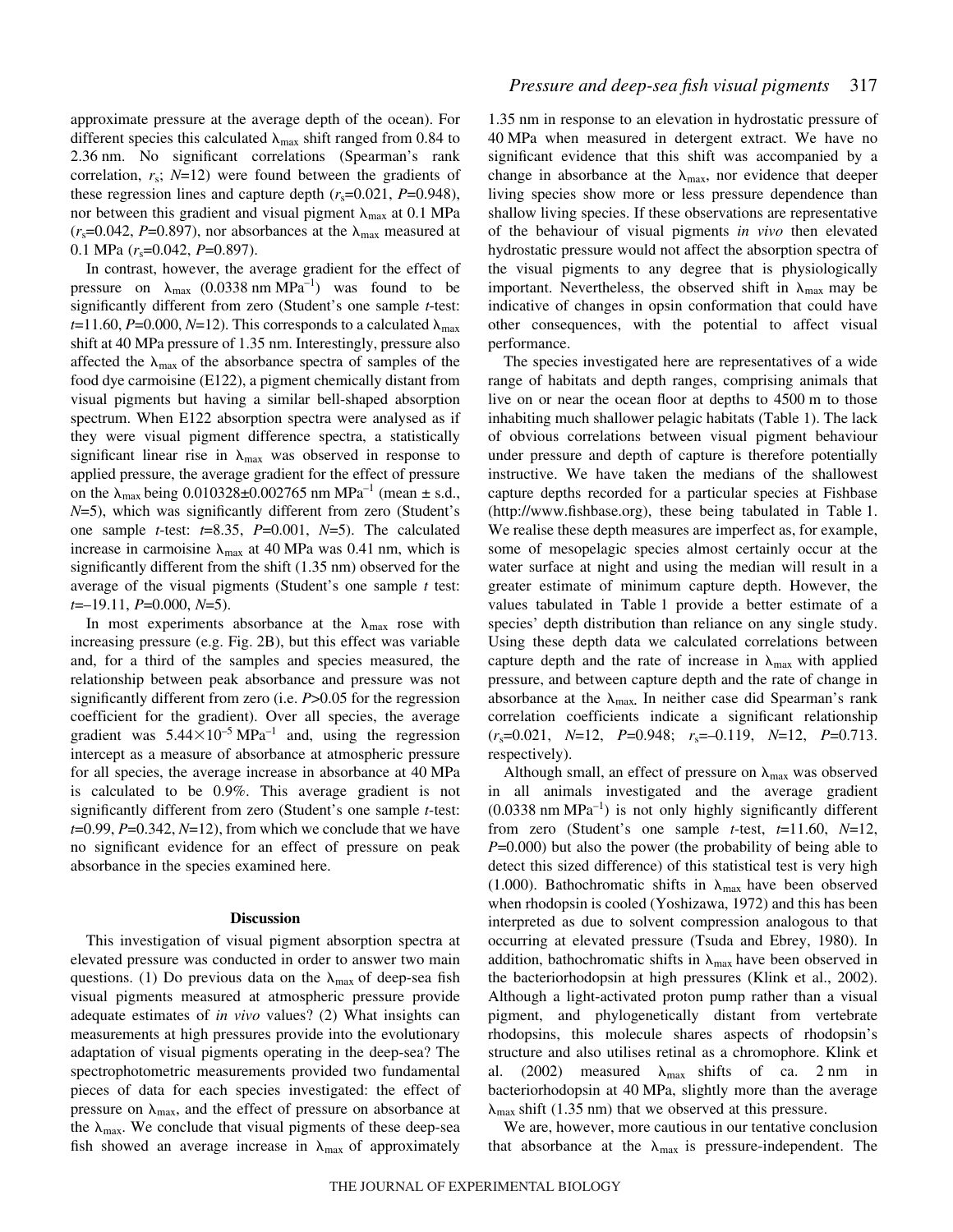# 318 J. C. Partridge, E. M. White and R. H. Douglas

average increase in absorbance with pressure was  $5.44\times10^{-5}$  MPa<sup>-1</sup>. Using the regression intercepts as estimates of absorbance at atmospheric pressure for each species, this corresponds to an average increase in absorbance at 40 MPa of 0.9%. An increase in absorbance is to be expected purely on grounds of solvent compressibility: for instance, assuming a linear bulk modulus for water of  $2.2 \times 10^9$  Pa (a value that is probably an overestimate at the pressures we investigated; see Hayward, 1967) a rate of increase in absorbance of  $4.545\times10^{-4}$  MPa<sup>-1</sup> is to be anticipated, corresponding to an absorbance increase of 1.8% at 40 MPa. As previously stated, we are unable to detect a significant average effect of pressure on absorbance: i.e. the observed average gradient was not significantly different from zero (Student's one-sample *t*-test: *t*=0.99, *N*=12, *P*=0.342) but the power of this test is low (0.148). In fact neither could we detect a significant difference between our observations and the gradient estimated by calculation based on the bulk modulus of water (Student's one-sample *t*-test: *t*=–7.29, *N*=12, *P*=0), despite the fact that, in this case, our power to differentiate the observed from the calculated values is high (1.000). Pressure also increased the absorbance of the food dye carmoisine, to a greater degree, with an average gradient of  $1.49 \times 10^{-4} \text{ MPa}^{-1}$  $(s.d.=1.49\times10^{-4}$  MPa<sup>-1</sup>, *N*=5), but this value has high variance and is not significantly different from zero (Student's one sample *t*-test: *t*=2.24, *P*=0.089, *N*=5) although like the visual pigment gradient, the rate of increase was also significantly different from that predicted by calculation  $(t=-4.58, P=0.010, N=5)$ . Further data will be required to determine whether visual pigments indeed behave differently from physical predictions (as our measurements suggest), and that their absorbance is less affected by pressure than predicted by the above calculation. Further data are also required to test whether our conclusions based on the species' average masks diversity in visual pigment pressure dependence at species level.

Visual pigments can be measured spectrophotometrically in a number of ways, including as extract, by microspectrophotometry, as retinal whole mounts, and as outer segment suspensions. While with the first of these the pigment is in solution, the other techniques examine pigments within the outer segment membrane. The design of our pressure vessel constrained our measurements to the examination of detergent extracts, since retinal whole mounts and outer segment suspensions induce an unacceptable level of scatter, for which we could not compensate in the current set up. However, the precise  $\lambda_{\text{max}}$  of rod pigment measurements shows little variation with method (Douglas et al., 1995) and extract measurements are therefore a reliable indication of a visual pigment's absorption within the photoreceptor, at least at atmospheric pressure. Nevertheless, as shown in Table 1,  $\lambda_{\text{max}}$ measurements obtained in this study differ from previous measurements by several nm. These differences can be attributed to the presence of visual pigment mixtures in some species and/or to the absence of hydroxylamine in the photobleaching conditions used in this study (hydroxylamine being

eliminated to simplify the chemical environment of the visual pigment). As shown in Fig. 1, there is considerable overlap between the photoproduct and alpha absorption band of the relatively short-wave-sensitive rod visual pigments measured here, and this will inevitably affect the precision of  $\lambda_{\text{max}}$ measurements. Further experiments are required to determine the effect of the addition of hydroxylamine on visual pigments under pressure.

*In vivo*, visual pigments in photoreceptors are located in outer segment membranes. As long as visual pigments in outer segment membranes behave under pressure as they do in extract, it is likely that  $\lambda_{\text{max}}$  values determined at atmospheric pressure in previous studies of deep-sea fish visual pigments, on which all correlations between visual pigment spectral absorption and habitat are based (Partridge et al., 1989; Douglas et al., 1998), represent the true values for visual pigments present within the animals' photoreceptors at depth. Nevertheless, this conclusion has the caveat that pressure may be found to affect  $\lambda_{\text{max}}$  when the visual pigment is *in situ* in rod outer segment membranes rather than in extract: this possibility requires further study.

Of particular vulnerability to perturbation by pressure are biomolecular reactions that are associated with relatively large volume changes, or depend on the fluidity of cell membrane lipid bilayers, or in which conformation changes occur during activity (Somero, 1992; Gross and Jaenicke, 1994). Visual pigments exhibit several of these characteristics during activation by light, in resultant interactions with intracellular messengers, in termination of activity, and in their regeneration. It is probable that such phenomena will be affected by pressure, particularly as both enzyme reactions (Mozhaev et al., 1994) and protein–protein interactions (Heremans, 1982) are known to be pressure sensitive at pressures encountered in the deep-sea. Indeed, effects of pressure on the transmembrane signalling of other G-protein coupled receptors have been shown (Siebenaller and Garrett, 2002). Further study of these facets of visual pigment behaviour under pressure will be aided by the wealth of opsin sequence data (some 30 rod opsin sequences) that are already available from diverse deep-sea fish taxa (Hope et al., 1997; Hunt et al., 2001), and the solved structure of a vertebrate rod rhodopsin (Palczewski et al., 2000).

We would like to acknowledge the help of the Masters, crews and scientists aboard the *RV Sonne*, *RRS Discovery*, *RRS Challenger* and *RRS James Clark Ross* and particularly the principal scientists who enabled us to join their cruises: Prof. Dr rer. nat. Ernst Fluh, Dr rer. nat. Willi Weinrebe, Dr Phil Bagley and Dr Martin Collins. We also thank Prof. H.-J. Wagner for considerable logistical support on the *Sonne* cruises, Prof. I. A. Johnston for the gift of the HPLC pump, Stephanie Wong for assistance with spectrophotometry, Flora D. Cana for diplopic induction, and Mr G. St John Heath for initial development work in building the pressure chamber.